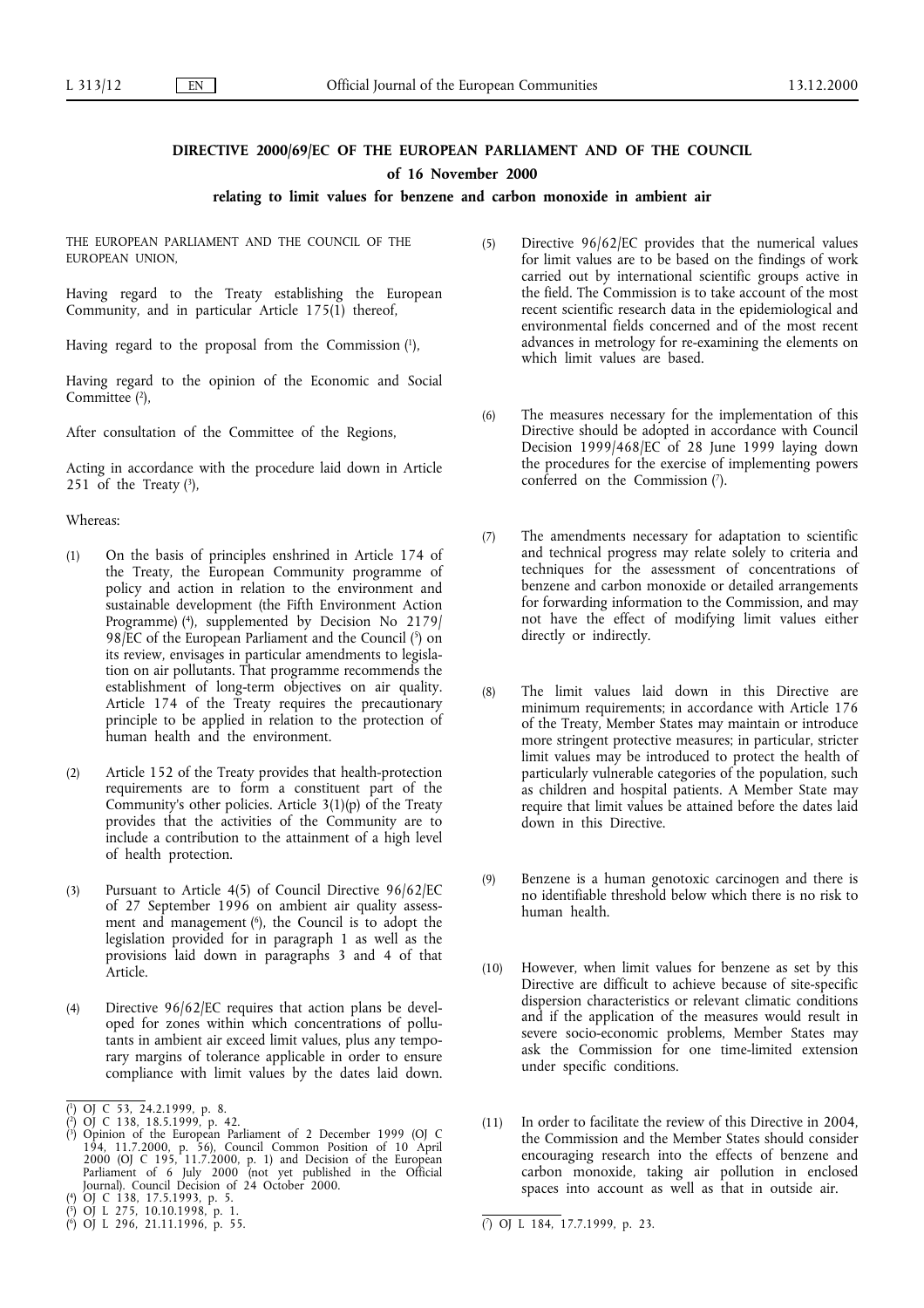- (12) Standardised accurate measurement techniques and common criteria for the location of measuring stations are an important element in the assessment of ambient air quality with a view to obtaining comparable information across the Community.
- (13) Information on concentrations of benzene and carbon monoxide should be forwarded to the Commission as a basis for regular reports.
- (14) Up-to-date information on concentrations of benzene and carbon monoxide in ambient air should be readily available to the public,

HAVE ADOPTED THIS DIRECTIVE:

#### *Article 1*

#### **Objectives**

- The objectives of this Directive shall be:
- (a) to establish limit values for concentrations of benzene and carbon monoxide in ambient air intended to avoid, prevent or reduce harmful effects on human health and the environment as a whole;
- (b) to assess concentrations of benzene and carbon monoxide in ambient air on the basis of common methods and criteria;
- (c) to obtain adequate information on concentrations of benzene and carbon monoxide in ambient air and ensure that it is made available to the public;
- (d) to maintain ambient air quality where it is good and improve it in other cases with respect to benzene and carbon monoxide.

#### *Article 2*

#### **Definitions**

The definitions in Article 2 of Directive 96/62/EC shall apply.

For the purposes of this Directive:

- (a) 'upper assessment threshold' shall mean a level specified in Annex III, below which a combination of measurements and modelling techniques may be used to assess ambient air quality, in accordance with Article 6(3) of Directive 96/62/EC;
- (b) 'lower assessment threshold' shall mean a level specified in Annex III, below which modelling or objective estimation techniques alone may be used to assess ambient air quality in accordance with Article 6(4) of Directive 96/62/EC;
- (c) 'fixed measurements' shall mean measurements taken in accordance with Article 6(5) of Directive 96/62/EC.

#### *Article 3*

#### **Benzene**

Member States shall take the measures necessary to ensure that concentrations of benzene in ambient air, as assessed in accordance with Article 5, do not exceed the limit value laid down in Annex I according to the dates mentioned therein.

The margin of tolerance laid down in Annex I shall apply in accordance with Article 8 of Directive 96/62/EC.

2. When the limit value laid down in Annex I is difficult to achieve because of site-specific dispersion characteristics or relevant climatic conditions, such as low windspeed and/or conditions conducive to evaporation, and if the application of the measures were to result in severe socio-economic problems, a Member State may ask the Commission for a timelimited extension. The Commission, acting in accordance with the procedure laid down in Article 12(2) of Directive 96/62/EC, may, at the request of a Member State and without prejudice to Article 8(3) of this Directive, grant one extension for a period of up to five years if the Member State concerned:

- designates the zones and/or agglomerations concerned;
- provides the necessary justification for such an extension;
- demonstrates that all reasonable measures have been taken to lower the concentrations of the pollutants concerned and to minimise the area over which the limit value is exceeded, and
- outlines the future developments with regard to the measures which it will take according to Article 8(3) of Directive 96/62/EC.

The limit value for benzene to be granted during that timelimited extension shall, however, not exceed  $10 \text{ µg/m}^3$ .

#### *Article 4*

## **Carbon monoxide**

Member States shall take the measures necessary to ensure that concentrations of carbon monoxide in ambient air, as assessed in accordance with Article 5, do not exceed the limit value laid down in Annex II according to the dates mentioned therein.

The margin of tolerance laid down in Annex II shall apply in accordance with Article 8 of Directive 96/62/EC.

#### *Article 5*

## **Assessment of concentrations**

1. The upper and lower assessment thresholds for benzene and carbon monoxide shall be those laid down in Section I of Annex III.

The classification of each zone or agglomeration for the purposes of Article 6 of Directive 96/62/EEC shall be reviewed at least every five years in accordance with the procedure laid down in Section II of Annex III to this Directive. Classification shall be reviewed earlier in the event of significant change in activities relevant to ambient concentrations of benzene or carbon monoxide.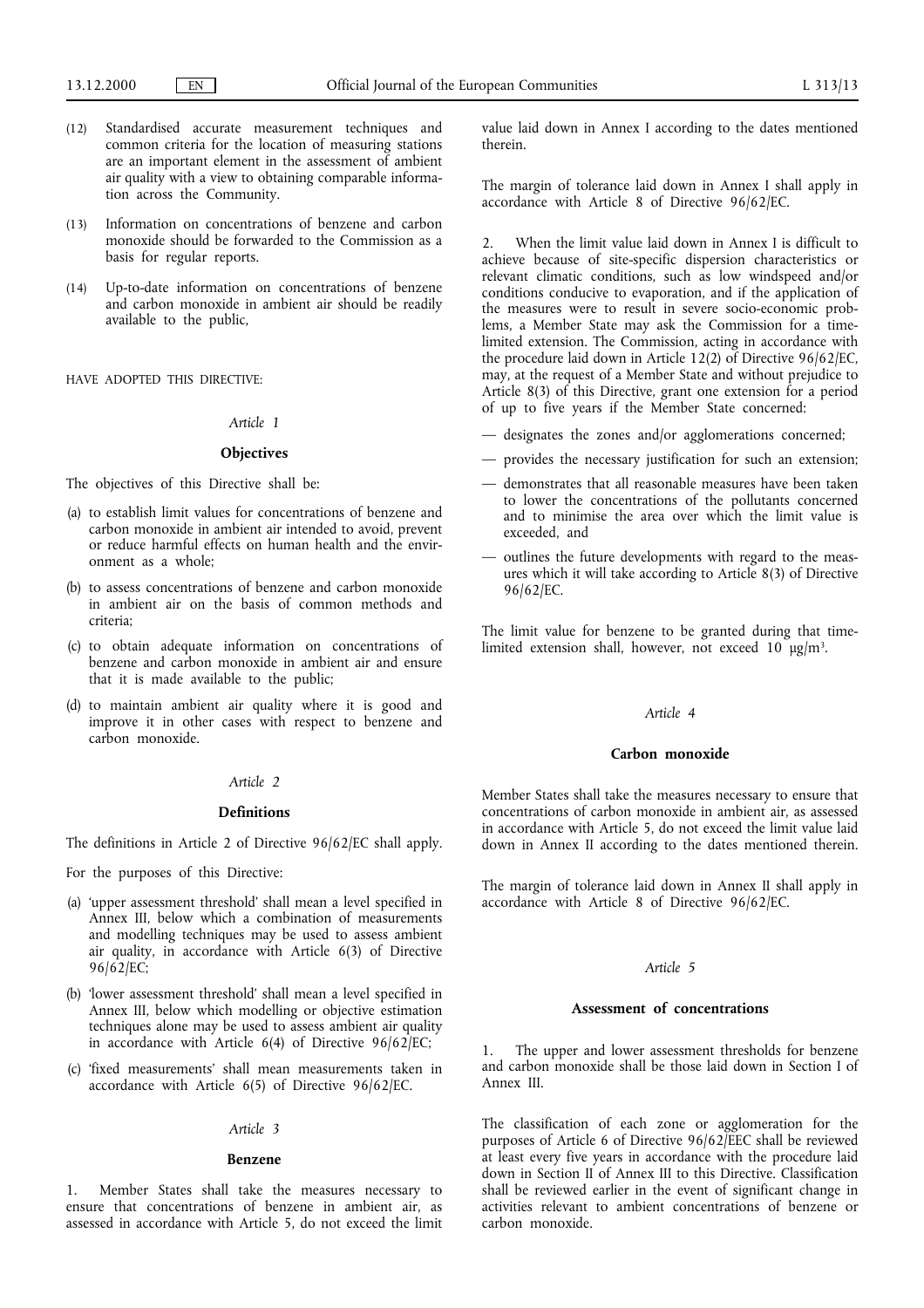2. The criteria for determining the location of sampling points for the measurement of benzene and carbon monoxide in ambient air shall be those listed in Annex IV. The minimum number of sampling points for fixed measurements of concentrations of each relevant pollutant shall be as laid down in Annex V, and they shall be installed in each zone or agglomeration within which measurement is required if fixed measurement is the sole source of data on concentrations within it.

For zones and agglomerations within which information from fixed measurement stations is supplemented by information from other sources, such as emission inventories, indicative measurement methods and air quality modelling, the number of fixed measuring stations to be installed and the spatial resolution of other techniques shall be sufficient for the concentrations of air pollutants to be established in accordance with Section I of Annex IV, and Section I of Annex VI.

4. For zones and agglomerations within which measurement is not required, modelling or objective-estimation techniques may be used.

5. The reference methods for the analysis and the sampling of benzene and carbon monoxide shall be as laid down in Sections I and II of Annex VII. Section III of Annex VII will set out reference techniques for air quality modelling when such techniques are available.

6. The date by which Member States shall inform the Commission of the methods used for the preliminary assessment of air quality under point (d) of Article 11(1) of Directive 96/62/EC shall be the date set out in Article 10 of this Directive.

7. Any amendments necessary to adapt the provisions of this Article and Annexes III to VII to scientific and technical progress shall be adopted in accordance with the procedure referred to in Article  $\dot{6}(2)$  but may not result in any direct or indirect changes to limit values.

## *Article 6*

#### **Committee**

1. The Commission shall be assisted by the committee referred to in Article 12(2) of Directive 96/62/EC, hereinafter referred to as 'the Committee'.

Where reference is made to this paragraph, Articles 5 and 7 of Decision 1999/468/EC shall apply, having regard to the provisions of Article 8 thereof.

The period laid down in Article 5(6) of Decision 1999/468/EC shall be set at three months.

3. The Committee shall adopt its rules of procedure.

## *Article 7*

#### **Public information**

1. Member States shall ensure that up-to-date information on ambient concentrations of benzene and carbon monoxide is routinely made available to the public as well as to appropriate organisations, such as environmental organisations, consumer organisations, organisations representing the interests of sensitive populations and other relevant health-care bodies, by means, for example, of broadcast media, press, information screens or computer-network services, teletext, telephone or fax.

Information on ambient concentrations of benzene, as an average value over the last 12 months, shall be updated on at least a three-monthly basis and, wherever practicable, information shall be updated on a monthly basis. Information on ambient concentrations of carbon monoxide, as a maximum running average over eight hours, shall be updated on at least a daily basis and, wherever practicable, information shall be updated on an hourly basis.

The information referred to in the second subparagraph shall at least indicate any exceedances of the concentrations stated in the limit values over the averaging periods laid down in Annexes I and II. It shall also provide a short assessment in relation to limit values and appropriate information regarding effects on health.

2. When making plans or programmes available to the public under Article 8(3) of Directive 96/62/EC, Member States shall also make them available to the organisations referred to in paragraph 1 of this Article. This also includes the documentation required by Annex VI(II) of this Directive.

3. Information made available to the public and to organisations under paragraphs 1 and 2 shall be clear, comprehensible and accessible.

## *Article 8*

#### **Report** and review

1. No later than 31 December 2004 the Commission shall submit to the European Parliament and the Council a report based on the experience acquired in the application of this Directive and, in particular, on the results of the most recent scientific research concerning the effects on human health, paying particular attention to sensitive populations, and on ecosystems of exposure to benzene and carbon monoxide, and on technological developments including the progress achieved in methods of measuring and otherwise assessing concentrations of benzene and carbon monoxide in ambient air.

2. The report referred to in paragraph 1 shall take into account in particular as regards benzene and carbon monoxide:

- (a) current air quality and trends up to and beyond the year  $2010$
- (b) the scope for making further reductions to polluting emissions across all relevant sources, taking account of their technical feasibility and cost-effectiveness;
- (c) the relationships between pollutants and opportunities for combined strategies for achieving Community air quality and related objectives;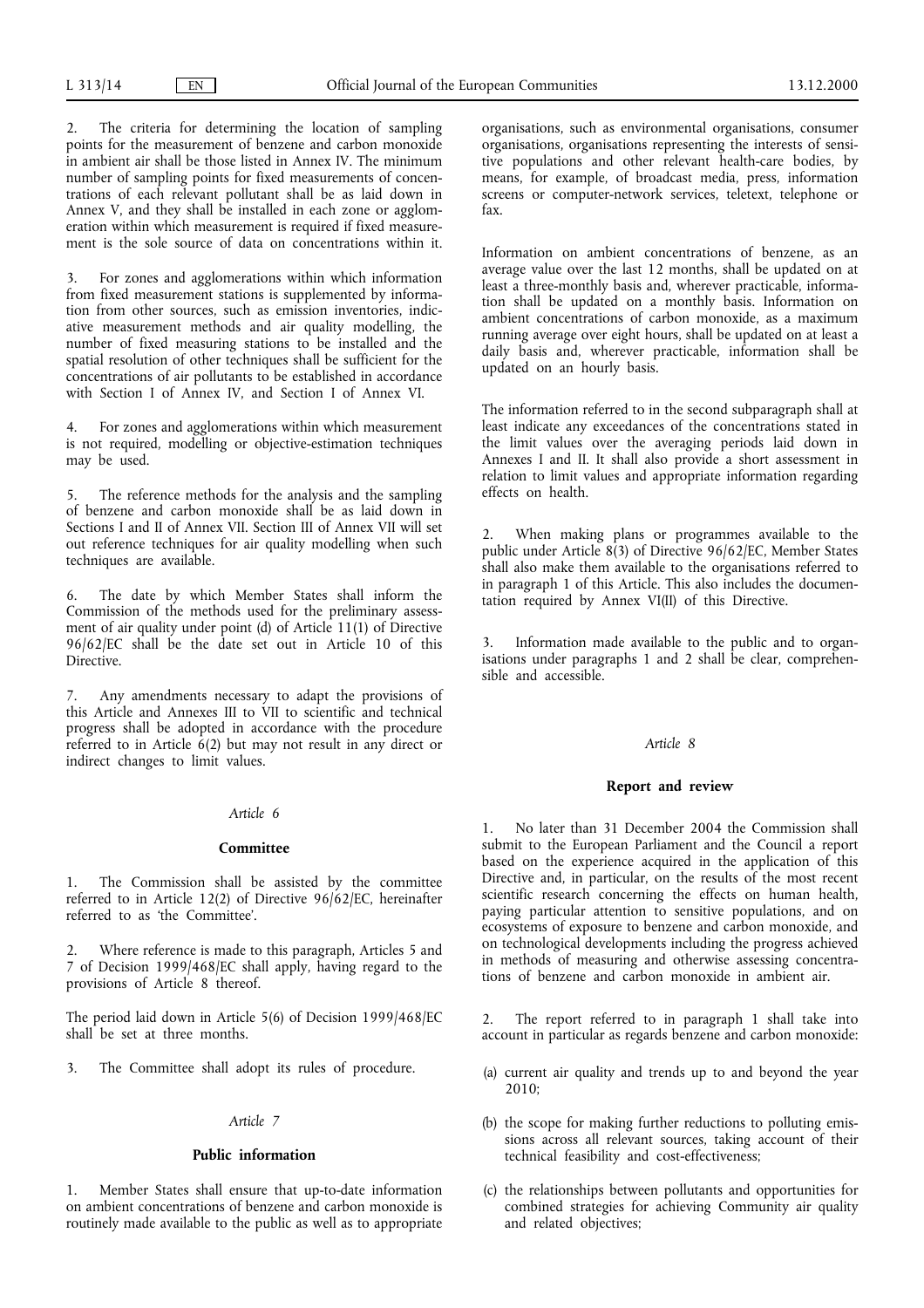- (d) current and future requirements for informing the public and for the exchange of information between Member States and Commission;
- (e) the experience acquired in the application of this Directive in Member States including, in particular, the conditions laid down in Annex IV under which measurement has been carried out.

3. With a view to maintaining a high level of protection of human health and the environment, the report referred to in paragraph 1 shall be accompanied, if appropriate, by proposals for the amendment of this Directive which could include further extensions to the timetable for meeting the limit value for benzene in Annex I which may be agreed under Article 3(2).

## *Article 9*

## **Penalties**

Member States shall determine the penalties applicable to breaches of the national provisions adopted pursuant to this Directive. The penalties shall be effective, proportionate and dissuasive.

#### *Article 10*

#### **Implementation**

1. Member States shall bring into force the laws, regulations and administrative provisions necessary to comply with this Directive by 13 December 2002 at the latest. They shall forthwith inform the Commission thereof.

When Member States adopt those measures, they shall contain a reference to this Directive or shall be accompanied by such a reference on the occasion of their official publication. Member States shall determine how such reference is to be made.

2. Member States shall communicate to the Commission the text of the main provisions of national law which they adopt in the field covered by this Directive.

## *Article 11*

## **Entry into force**

This Directive shall enter into force on the day of its publication in the *Official Journal of the European Communities*.

## *Article 12*

## **Addressees**

This Directive is addressed to the Member States.

Done at Brussels, 16 November 2000.

| For the European Parliament | For the Council   |
|-----------------------------|-------------------|
| The President               | The President     |
| N. FONTAINE                 | R. SCHWARTZENBERG |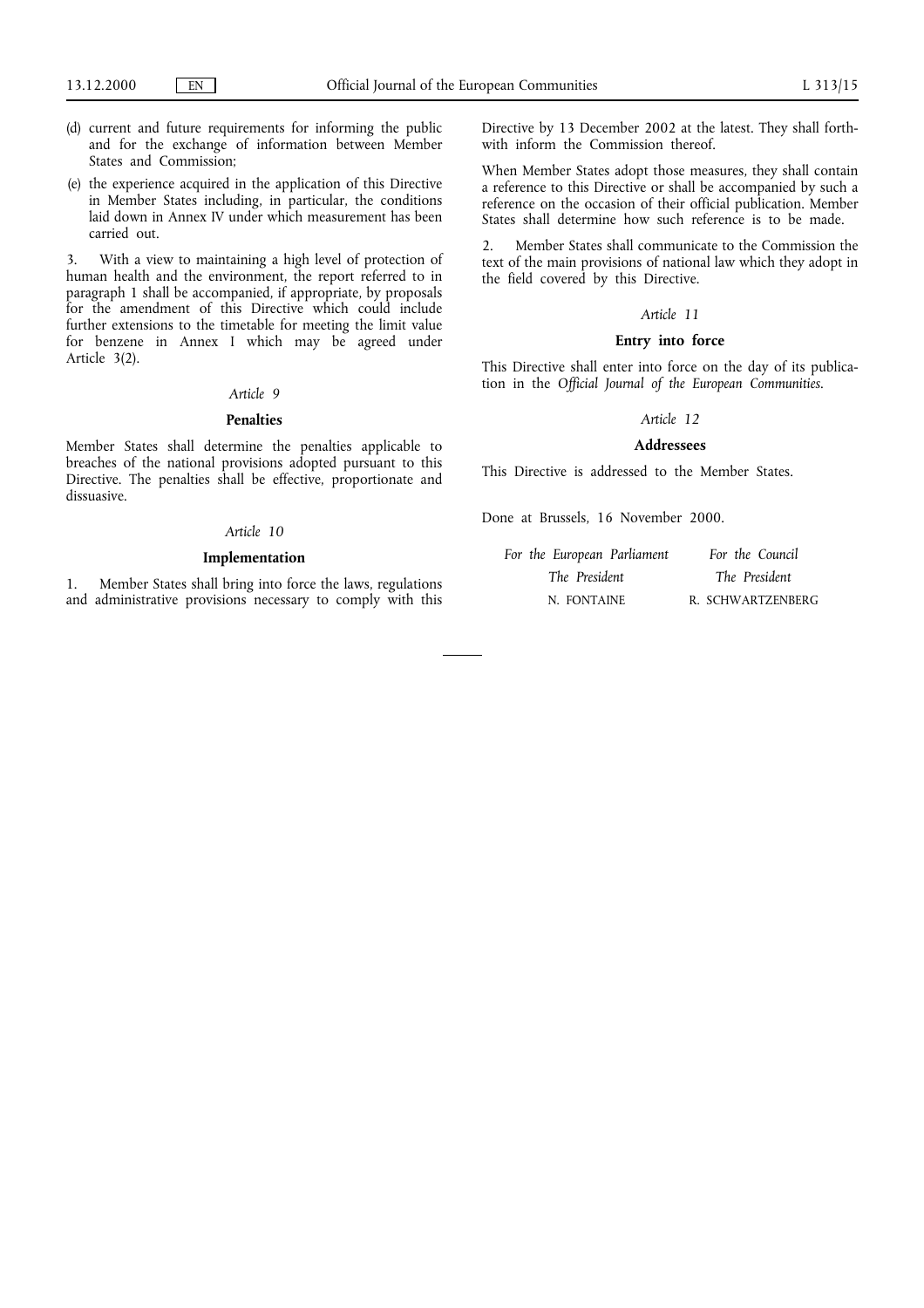## *ANNEX I*

## **LIMIT VALUE FOR BENZENE**

The limit value must be expressed in  $\mu g/m^3$ , standardised at a temperature of 293 K and a pressure of 101,3 kPa.

|                                                      | Averaging period | Limit value              | Margin of tolerance                                                                                                                                                                        | Date by which limit<br>value is to be met |
|------------------------------------------------------|------------------|--------------------------|--------------------------------------------------------------------------------------------------------------------------------------------------------------------------------------------|-------------------------------------------|
| Limit value for the<br>protection of human<br>health | Calendar year    | 5 $\mu$ g/m <sup>3</sup> | 5 $\mu$ g/m <sup>3</sup> (100 %) on 13 De-<br>cember 2000, reducing on 1<br>January 2006 and every 12<br>months thereafter by 1 $\mu$ g/m <sup>3</sup><br>to reach 0% by 1 January<br>2010 | 1 January 2010 $(1)$                      |

( 1) Except within zones and agglomerations within which a time-limited extension has been agreed in accordance with Article 3(2).

## *ANNEX II*

## **LIMIT VALUE FOR CARBON MONOXIDE**

The limit value must be expressed in mg/m3. The volume must be standardised at a temperature of 293 K and a pressure of 101,3 kPa.

|                                                      | Averaging period             | Limit value          | Margin of tolerance                                                                                                                                               | Date by which limit<br>value is to be met |
|------------------------------------------------------|------------------------------|----------------------|-------------------------------------------------------------------------------------------------------------------------------------------------------------------|-------------------------------------------|
| Limit value for the<br>protection of human<br>health | Maximum daily<br>8-hour mean | 10 mg/m <sup>3</sup> | 6 mg/m <sup>3</sup> on 13 December,<br>reducing on 1 January 2003<br>and every 12 months there-<br>after by 2 mg/m <sup>3</sup> to reach<br>0 % by 1 January 2005 | 1 January 2005                            |

The maximum daily 8-hour mean concentration will be selected by examining 8-hour running averages, calculated from hourly data and updated each hour. Each 8-hour average so calculated will be assigned to the day on which it ends. i.e. the first calculation period for any one day will be the period from 17:00 on the previous day to 01:00 on that day; the last calculation period for any one day will be the period from 16:00 to 24:00 on that day.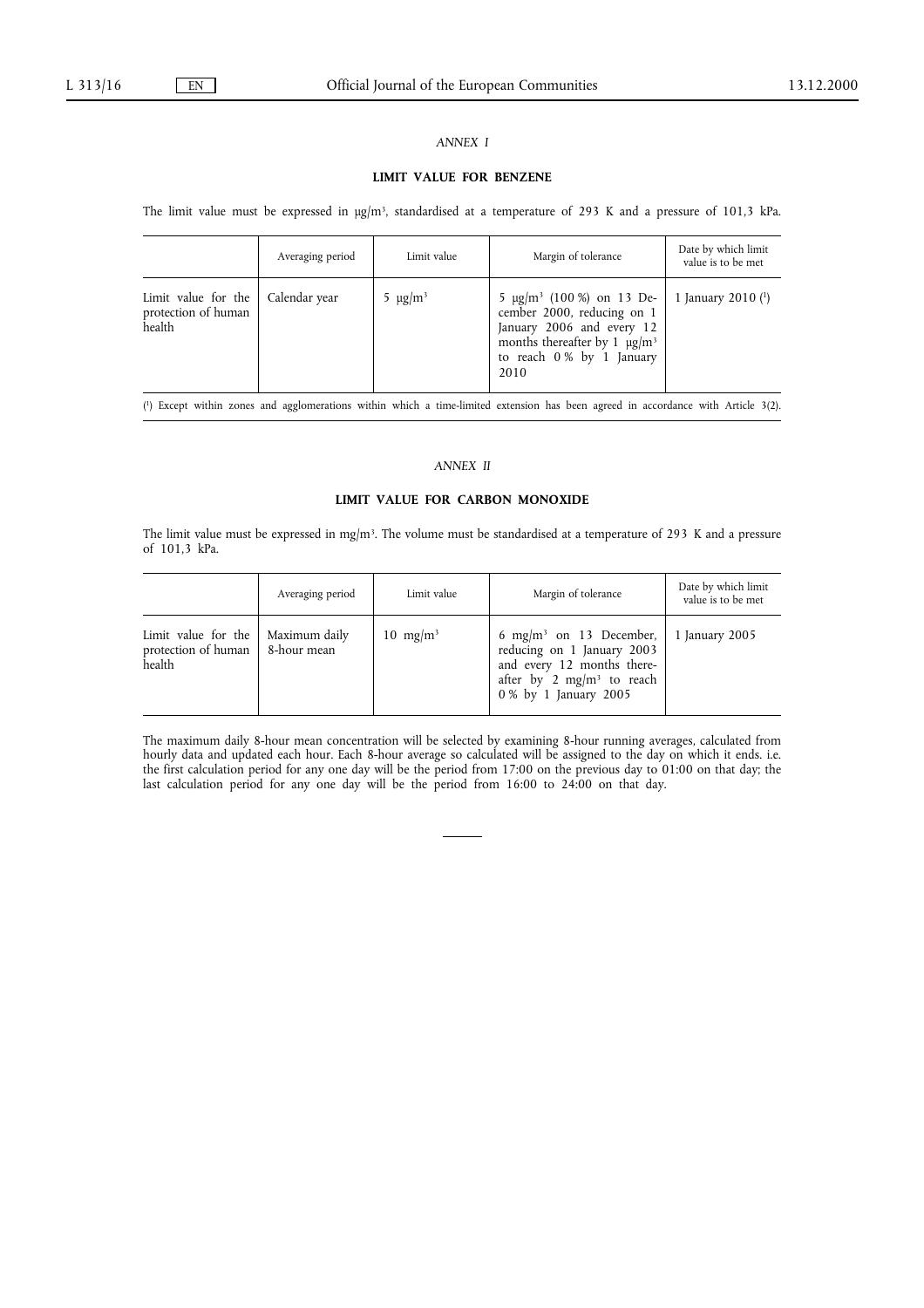## *ANNEX III*

#### **DETERMINATION OF REQUIREMENTS FOR ASSESSMENT OF CONCENTRATIONS OF BENZENE AND CARBON MONOXIDE IN AMBIENT AIR WITHIN A ZONE OR AGGLOMERATION**

#### I. Upper and lower assessment thresholds

The following upper and lower assessment thresholds will apply:

(a) Benzene

|                            | Annual average                             |
|----------------------------|--------------------------------------------|
| Upper assessment threshold | 70 % of limit value $(3.5 \text{ µg/m}^3)$ |
| Lower assessment threshold | 40 % of limit value $(2 \mu g/m^3)$        |

#### (b) Carbon Monoxide

|                            | Eight-hour average                       |
|----------------------------|------------------------------------------|
| Upper assessment threshold | 70 % of limit value $(7 \text{ mg/m}^3)$ |
| Lower assessment threshold | 50 % of limit value $(5 \text{ mg/m}^3)$ |

## II. **Determination of exceedances of upper and lower assessment thresholds**

Exceedances of upper and lower assessment thresholds must be determined on the basis of concentrations during the previous five years where sufficient data are available. An assessment threshold will be deemed to have been exceeded if it has been exceeded during at least three separate years out of those previous five years.

Where fewer than five years' data are available, Member States may combine measurement campaigns of short duration during the period of the year and at locations likely to be typical of the highest pollution levels with results obtained from information from emission inventories and modelling to determine exceedances of the upper and lower assessment thresholds.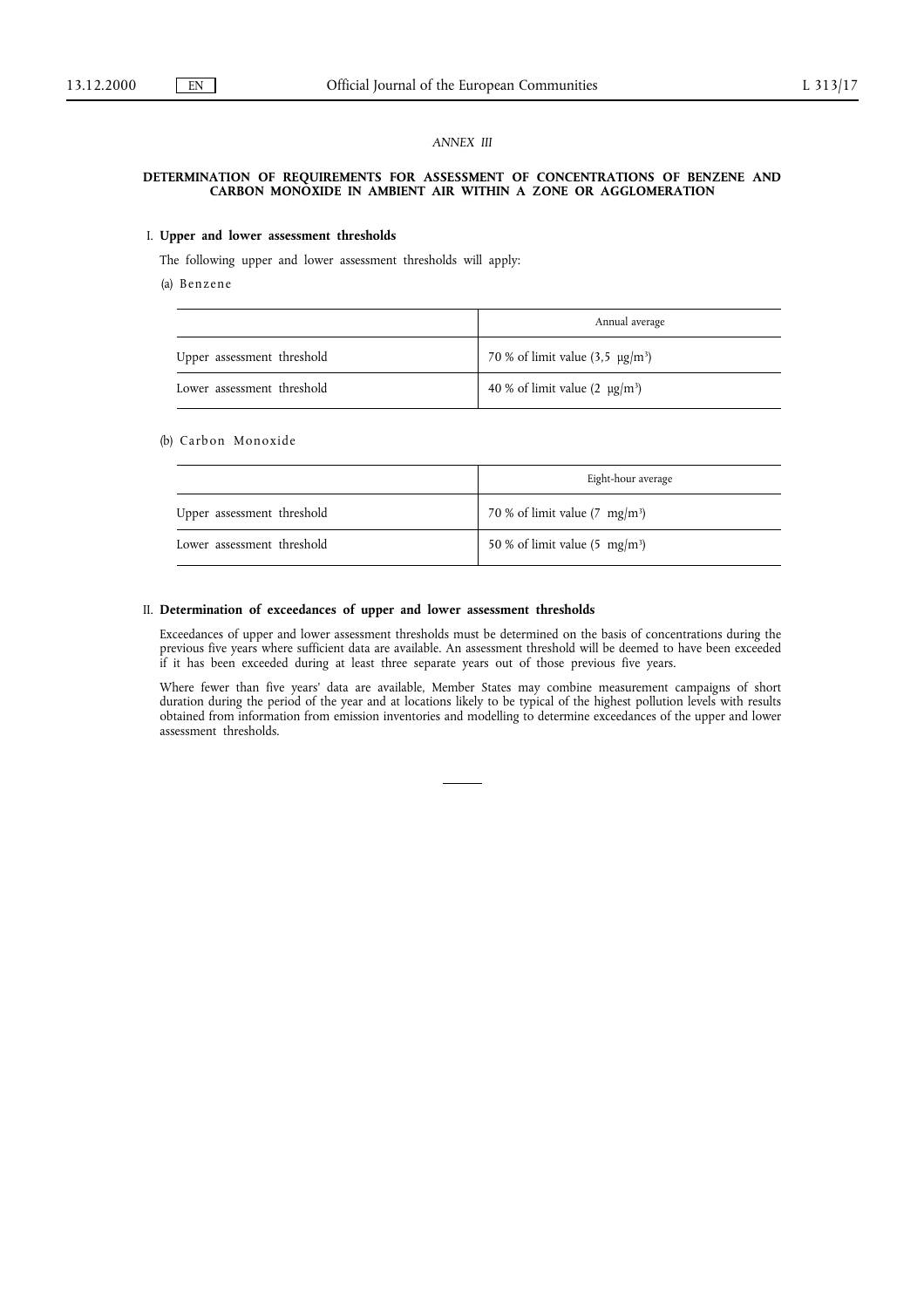## *ANNEX IV*

## **LOCATION OF SAMPLING POINTS FOR THE MEASUREMENT OF CONCENTRATIONS OF BENZENE AND CARBON MONOXIDE IN AMBIENT AIR**

The following considerations will apply to fixed measurement.

I. Macroscale siting

Sampling points directed at the protection of human health should be sited:

- (i) to provide data on the areas within zones and agglomerations where the highest concentrations occur to which the population is likely to be directly or indirectly exposed for a period which is significant in relation to the averaging period of the limit value(s);
- (ii) to provide data on levels in other areas within the zones and agglomerations which are representative of the exposure of the general population.

Sampling points should in general be sited to avoid measuring very small micro-environments in their immediate vicinity. As a guideline, a sampling point should be sited to be representative of air quality in a surrounding area of no less than 200 m<sup>2</sup> at traffic-orientated sites and of several square kilometres at urban-background sites.

Sampling points should also, where possible, be representative of similar locations not in their immediate vicinity.

Account should be taken of the need to locate sampling points on islands, where that is necessary for the protection of human health.

#### II. Microscale siting

The following guidelines should be met as far as practicable:

- the flow around the inlet sampling probe should be unrestricted, without any obstructions affecting the airflow in the vicinity of the sampler (normally some metres away from buildings, balconies, trees and other obstacles and at least 0,5 m from the nearest building in the case of sampling points representing air quality at the building line);
- in general, the inlet sampling point should be between 1,5 m (the breathing zone) and 4 m above the ground. Higher positions (up to 8 m) may be necessary in some circumstances. Higher siting may also be appropriate if the station is representative of a large area;
- the inlet probe should not be positioned in the immediate vicinity of sources in order to avoid direct intake of emissions unmixed with ambient air;
- the sampler's exhaust outlet should be positioned so that recirculation of exhaust air to the sample inlet is avoided;
- location of traffic-orientated samplers:
	- for all pollutants, such sampling points should be at least 25 metres from the edge of major junctions and at least 4 m from the centre of the nearest traffic lane;
	- for carbon monoxide, inlets should be no more than 5 m from the kerbside;
	- for benzene, inlets should be sited so as to be representative of air quality near to the building line.

The following factors may also be taken into account:

- interfering sources;
- security;
- access;
- availability of electrical power and telephone communications;
- visibility of the site in relation to its surroundings;
- safety of public and operators;
- the desirability of co-locating sampling points for different pollutants;
- planning requirements.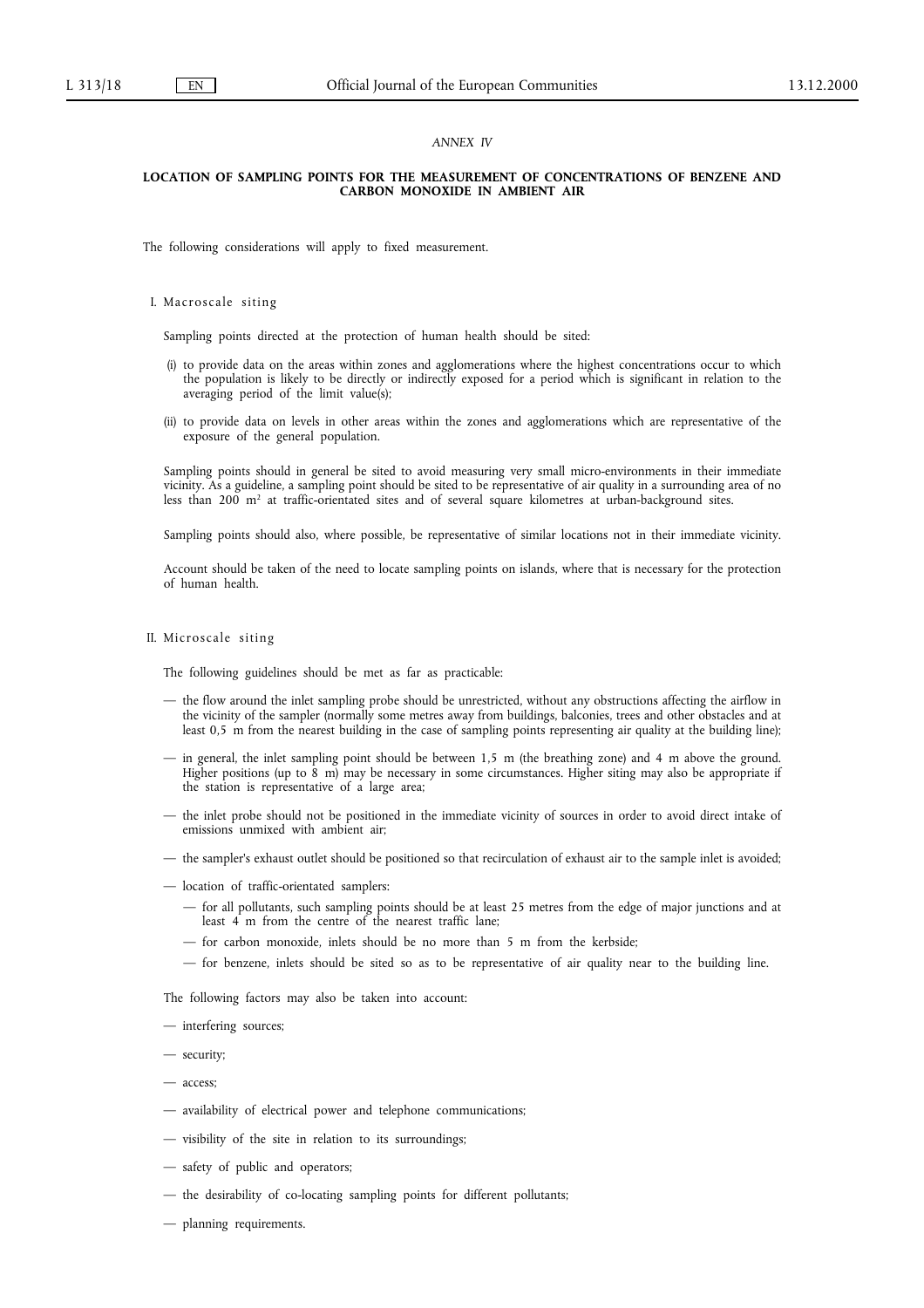## III. Documentation and review of site selection

The site selection procedures should be fully documented at the classification stage by such means as compass-point photographs of the surrounding area and a detailed map. Sites should be reviewed at regular intervals with repeated documentation to ensure that selection criteria remain valid over time.

#### *ANNEX V*

#### **CRITERIA FOR DETERMINING NUMBERS OF SAMPLING POINTS FOR FIXED MEASUREMENT OF CONCENTRATIONS OF BENZENE AND CARBON MONOXIDE IN AMBIENT AIR**

Minimum number of sampling points for fixed measurement to assess compliance with limit values for the protection of human health in zones and agglomerations where fixed measurement is the sole source of information:

(a) Diffuse sources

| Population of agglomeration or zone<br>(thousands) | If concentrations exceed the upper assess-<br>ment threshold (1) | If maximum concentrations are between<br>the upper and lower assessment thresholds |
|----------------------------------------------------|------------------------------------------------------------------|------------------------------------------------------------------------------------|
| $0 - 249$                                          | $\mathbf{1}$                                                     | $\mathbf{1}$                                                                       |
| 250-499                                            | 2                                                                | 1                                                                                  |
| 500-749                                            | 2                                                                | 1                                                                                  |
| 750-999                                            | 3                                                                | 1                                                                                  |
| 1 000-1 499                                        | $\overline{4}$                                                   | $\overline{2}$                                                                     |
| 1 500-1 999                                        | 5                                                                | $\overline{2}$                                                                     |
| 2 000-2 749                                        | 6                                                                | 3                                                                                  |
| 2 7 5 0 - 3 7 4 9                                  | 7                                                                | 3                                                                                  |
| 3 7 5 0 - 4 7 4 9                                  | 8                                                                | 4                                                                                  |
| 4750-5999                                          | 9                                                                | 4                                                                                  |
| $\ge 6000$                                         | 10                                                               | 5                                                                                  |

( 1) To include at least one urban-background station and one traffic-oriented station provided this does not increase the number of sampling points.

(b) Point sources

For the assessment of pollution in the vicinity of point sources, the number of sampling points for fixed measurement should be calculated taking into account emission densities, the likely distribution patterns of ambient air pollution and potential exposure of the population.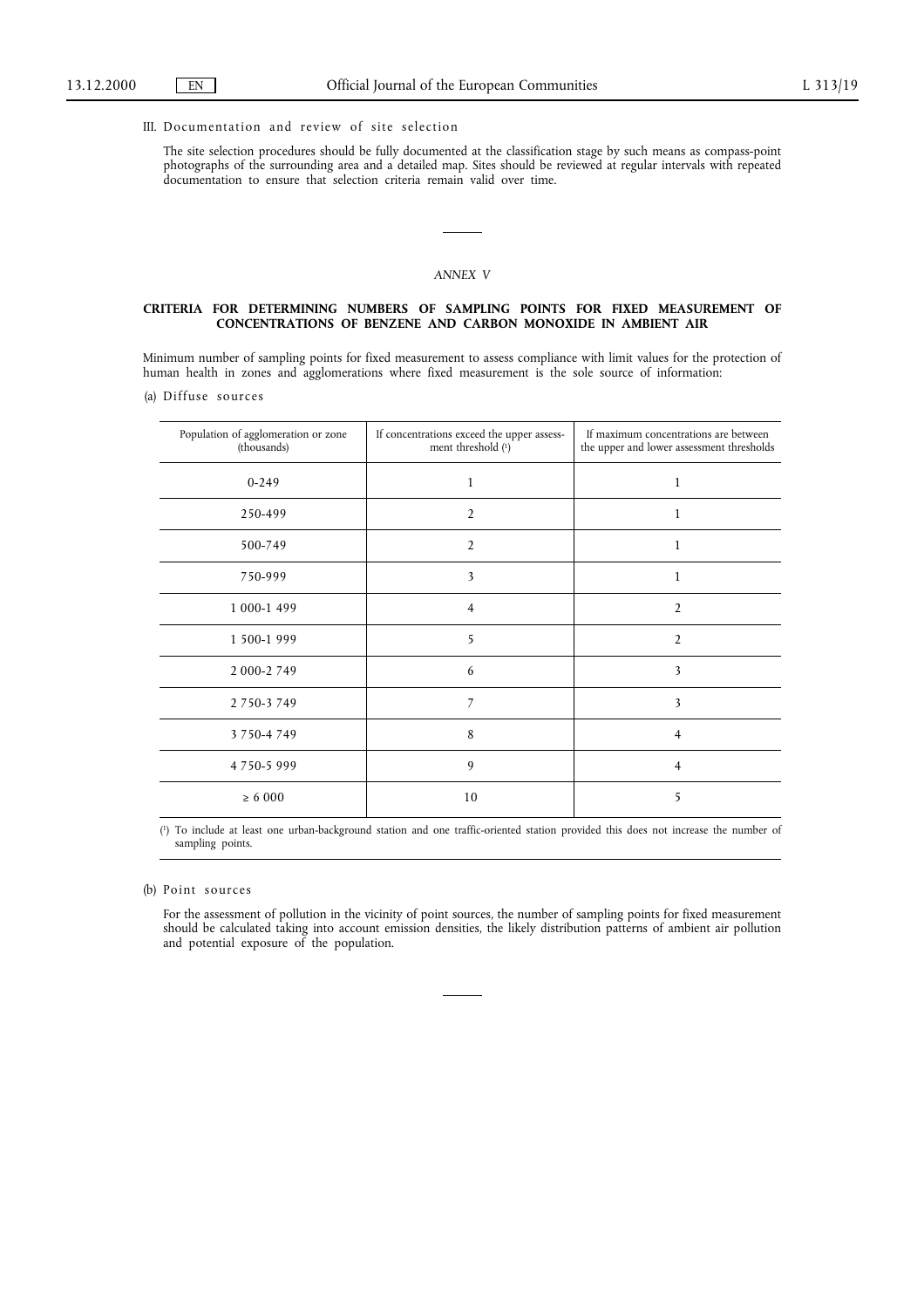## *ANNEX VI*

# **DATA QUALITY OBJECTIVES AND COMPILATION OF RESULTS OF AIR QUALITY ASSESSMENT**

#### I. **Data quality objectives**

The following data quality objectives, for allowed uncertainty of assessment methods, and of minimum time coverage and of data capture of measurement are provided to guide quality-assurance programmes.

|                          | Benzene                                                                                                                                                                  | Carbon monoxide                                                                                                                 |
|--------------------------|--------------------------------------------------------------------------------------------------------------------------------------------------------------------------|---------------------------------------------------------------------------------------------------------------------------------|
| Fixed measurements $(1)$ |                                                                                                                                                                          |                                                                                                                                 |
| Uncertainty              | 25 %                                                                                                                                                                     | 15 %                                                                                                                            |
| Minimum data capture     | 90 %                                                                                                                                                                     | 90 %                                                                                                                            |
| Minimum time coverage    | 35 % urban background and traffic<br>sites (distributed over the year to be<br>representative of various conditions<br>for climate and traffic)<br>90 % industrial sites |                                                                                                                                 |
| Indicative measurements  |                                                                                                                                                                          |                                                                                                                                 |
| Uncertainty              | 30 %                                                                                                                                                                     | 25 %                                                                                                                            |
| Minimum data capture     | 90 %                                                                                                                                                                     | 90 %                                                                                                                            |
| Minimum time coverage    | 14 % (one day's measurement a<br>week at random, evenly distributed<br>over the year, or 8 weeks evenly<br>distributed over the year)                                    | 14 % (one measurement a week at<br>random, evenly distributed over the<br>year, or 8 weeks evenly distributed<br>over the year) |
| Modelling                |                                                                                                                                                                          |                                                                                                                                 |
| Uncertainty:             |                                                                                                                                                                          |                                                                                                                                 |
| Eight-hour averages      |                                                                                                                                                                          | 50 %                                                                                                                            |
| Annual averages          | 50 %                                                                                                                                                                     |                                                                                                                                 |
| Objective estimation     |                                                                                                                                                                          |                                                                                                                                 |
| Uncertainty              | 100 %                                                                                                                                                                    | 75 %                                                                                                                            |

( 1) Member States may apply random measurements instead of continuous measurements for benzene if they can demonstrate to the Commission that the uncertainty, including the uncertainty due to random sampling, meets the quality objective of 25 %. Random sampling must be evenly distributed over the year in order to avoid skewing of results.

The uncertainty (on a 95 % confidence interval) of the assessment methods will be evaluated in accordance with the principles of the ISO Guide to the Expression of Uncertainty in Measurement (1993) or the methodology of ISO 5725:1994 or equivalent. The percentages for uncertainty in the above table are given for individual measurements averaged over the period considered by the limit value, for a 95 % confidence interval. The uncertainty for the fixed measurements should be interpreted as being applicable in the region of the appropriate limit value. Until such time as CEN standards with detailed test protocols are fully adopted, the Commission will issue, before the adoption of this Directive, the guidelines for use developed by CEN.

The uncertainty for modelling and objective estimation is defined as the maximum deviation of the measured and calculated concentration levels, over the period considered, by the limit value, without taking into account the timing of the events.

The requirements for minimum data capture and time coverage do not include losses of data due to the regular calibration or the normal maintenance of the instrumentation.